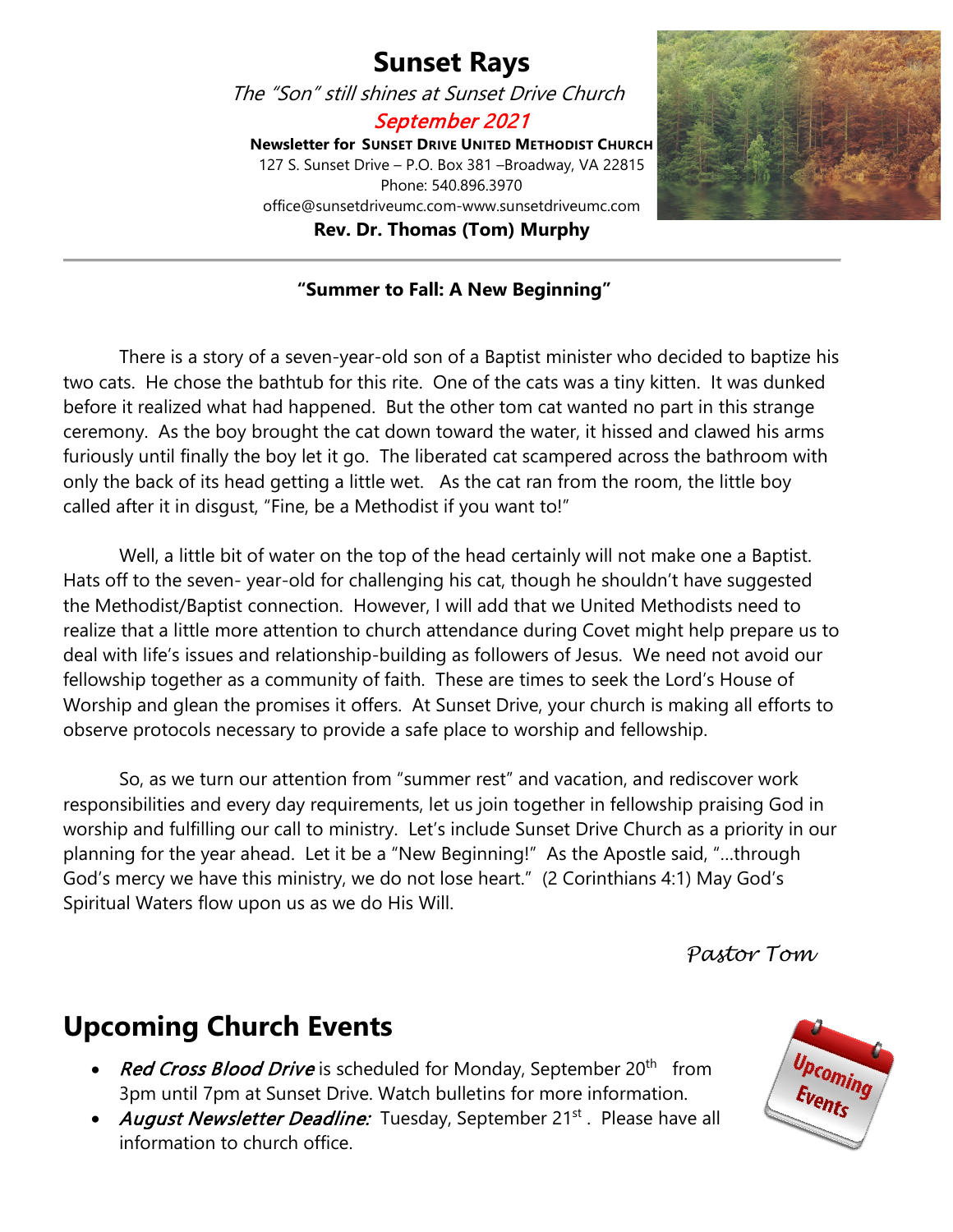### **Keep current with News & Events** submitted by Barry Davis

A friendly reminder that you can find an up-to-date calendar, bulletins, sermons, newsletters, upcoming events and online giving information on our website. Please take a few minutes and browse the site to see what's there. You'll be surprised at how much information is right at your fingertips.

If you have any comments or suggestions about how we can improve our website or our Facebook page, please feel free to contact me at barry8360@yahoo.com

Our website: [https://www.sunsetdriveumc.com](about:blank) Our Facebook page: [https://www.facebook.com/sunsetdriveumc](about:blank)

### **Prayer List**

Doris Emswiler **Kinley Comer (Donna Belle Dove)** Phyllis Fidler Dot Gladden Virgil and Rosemary Mumaw Steve Rhodes Richard and Kathy Sharpe

**Our Church Family … Our Extended Family …**

# **Prayers for Our Military Families**

 Will Freds: U.S Army (son-in- law of CW and Peggy Grandle) Mark Long: U.S Navy (son of Dawn Long) Chris Mullenax: U.S Army Special Forces Richard Ruley: US Air Force (great nephew of Michael and Esther Malloy)



# **Church Secretary Vacation**

Lisa, the church secretary, will be out on the office on vacation the week of September  $5<sup>th</sup>$ through September 11<sup>th</sup>. The bulletin for **Sunday, September 12<sup>th</sup>** will be completed on Thursday, September 2<sup>nd.</sup> Please have all information for *September 12<sup>th</sup>* bulletin to the church office by Thursday September  $2^{nd}$  at 10 am.

### **Congratulations**

Congratulation, *Joe Adolph* !! Joe was named Volunteer of the Year for Broadway High School for many acts of kindness and contributions he makes. Kudos, to a good servant.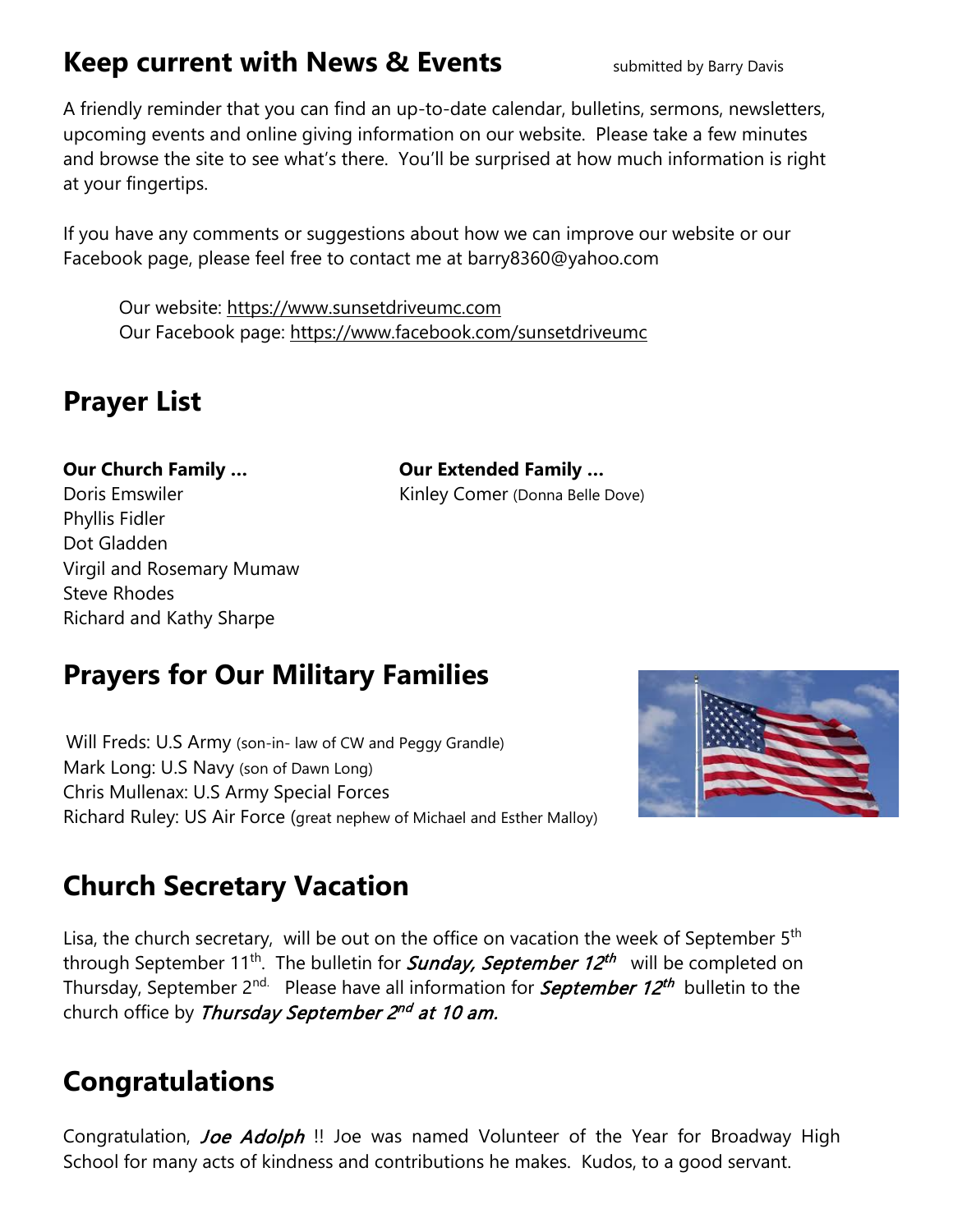### **A Wesleyan Adventure**

In this crazy world of personal demands we get caught up in the frenzied, divisive, and destructive lifestyle our culture offers us. There are alternative ways of life accessible to everyone regardless of age, financial standing, education, health, relative power, or biblical understanding.

We need to take our Bible more seriously. We have not allowed ourselves time to remember who we are as: people who know about practices of forgiveness, reconciliation, and new life. We have focused on trivialities and divisions that distract us from loving God and neighbor.

This coming October  $13<sup>th</sup>$  through November  $10<sup>th</sup>$ , on Wednesday evenings, you are invited to be part of a unique Wesleyan experience as we seek "a way of holy living" as we examine Christian practices of "Doing No Harm, Doing Good, and Staying in Love with God." Spiritual disciplines not only include practices binding us to God every day, but they also include actions that heal the pain, injustice, and inequality of our world. Join us in the adventure as we seek God's goodness and grace together. If interested, please call the church office and sign up! (540.896.3970) I want YOU to be part of this adventure with me.

Pastor Tom

### **Prayer Shawl Ministry State of Allegan State Shawl Ministry** *submitted by Bev Thompson*

The Prayer Shawl Ministry had to suspend their knitting get-togethers during the pandemic. Now that the VAUMC has eased up their COVID-19 restrictions, some folks are interested in dusting the cobwebs off their knitting needles and wrapping yarn around them once again. Anyone can participate, no experience required. Needles, yarn, lessons and laughs are all supplied. Over the years, the Prayer Shawl Ministry



has reached out to many of our own church members as well as to our extended family and friends. If you are interested in becoming a part of the Ministry, please let us know. Thank you

### **2021Charge Conference**

Sunset Drive UMC 2021 Charge Conference will be Monday, September 27<sup>th</sup> at 7pm. The conference will be held via zoom. The zoom link will be available closer to the date for those who would like to attend. All reports must be turned in to Lisa by Tuesday, September  $14<sup>th</sup>$ . We know that most groups have not met since 2019-2020 due to COVID restrictions so just turn in a report in with the information you do have.

### **Month Newsletter**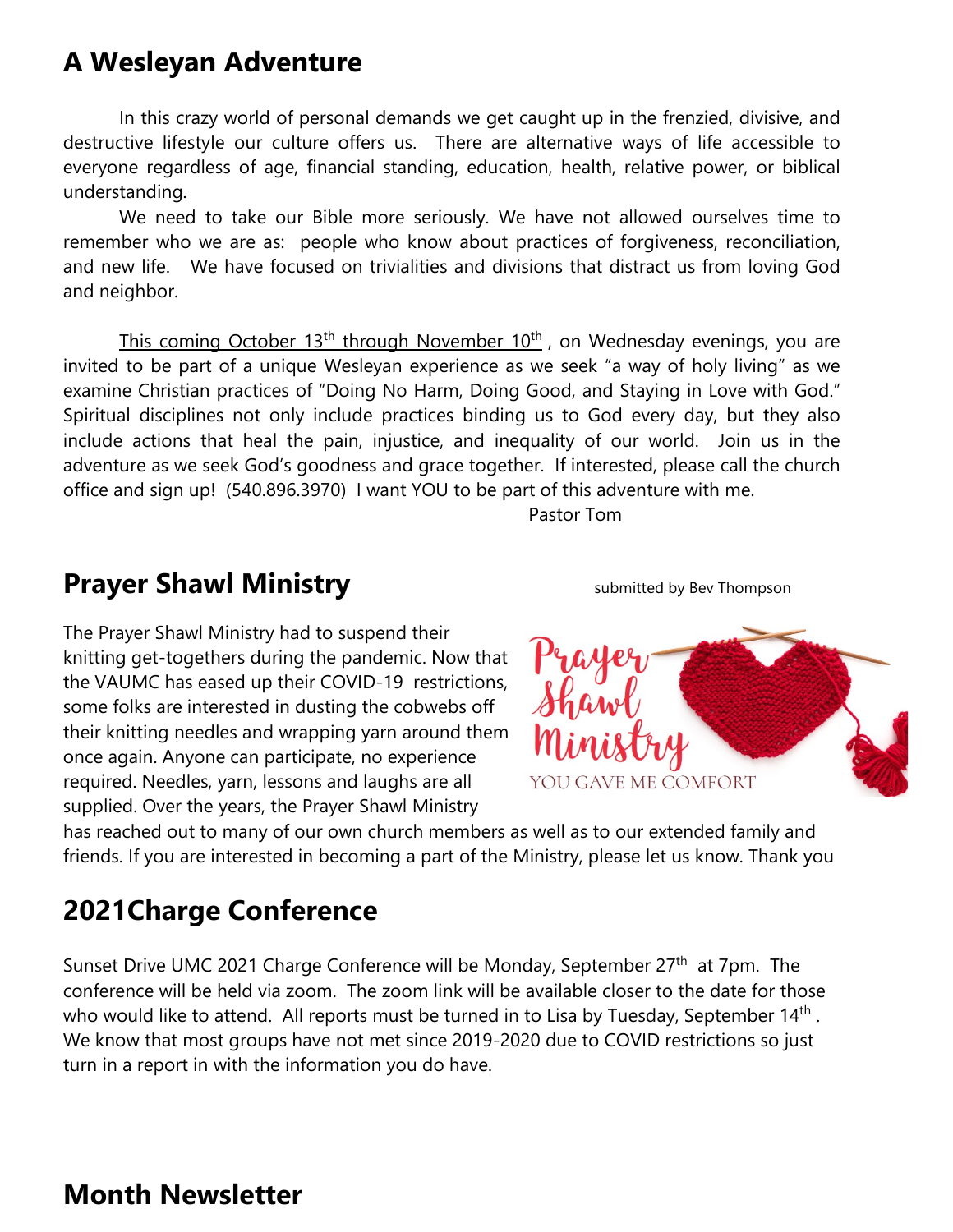Do you have any suggestions or ideas for information you would like to see in the month Newsletter. Please contact the church office at office@sunsetdriveumc.com.

### **Children's Group Submitted by Erica Kann**

As the end of summer vacation is upon us, I would like to get some events/dates in front of you.

#### **Sunday, September 5 - 9:00 - 9:45AM**

Sunday School for children will return. Please take a moment to complete the following survey. [2021 Interest -](about:blank) Google Forms

#### **Sunday, September 26** or **Oct 3 - TBD**

Sunset Drive Fall Festival - More details to follow.

### **Hygiene Closet Submitted by Lacey Roberts**

We are helping a teacher at JCMES start a Hygiene Closet here at school. We will be collecting items starting next week for students in need at the school. There will be a box placed in the Narthex but if you have any questions, please contact Lacey Roberts or Jodi Clarke. The list of the items needed are on the bulletin board or on the flyers in the Narthex. Thank you, and thanks for donating to such a special cause at our local elementary school.

### **SDUMC Ladies SDUMC Ladies**

If all goes according to plan, and we know how that works, the ladies will have their first meeting on Thursday, September 16th at 6:30. We will meet in the church social hall for now. All ladies are invited whether you're a church member or not. At this time masks will be for the unvaccinated only, but I will gladly wear a mask if that encourages you to come. I can't wait to get together and hope you feel the same.

# **In Sympathy**

- ♥ **We extend Christian sympathy** and prayers to Janet Wager and family. Janet's sister, Dot Mizerak passed away on Monday, August  $9<sup>th</sup>$ . Please keep her family in your prayer especially Dot's daughter whose husband passed away on July 25<sup>th</sup>.
- ♥ **We extend Christian sympathy** and prayers to the Jessie Long's family. Jessie passed away Monday, August  $9<sup>th</sup>$ . She was a member of Sunset Drive from day one.

### **Good News**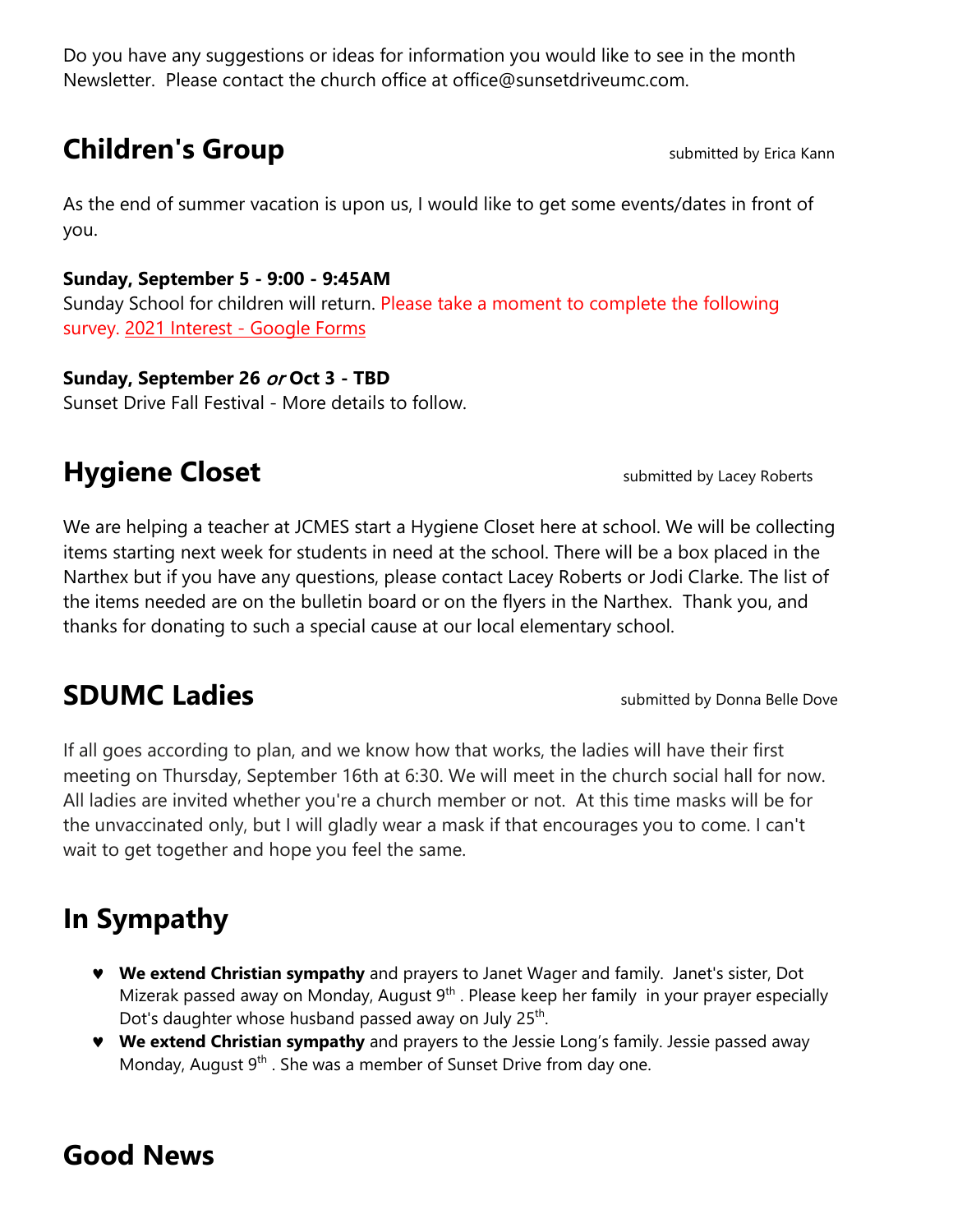Good news ! Steve is out of rehab and is walking up and down stairs. He's come a long way. He and Judy want to thank everyone for all the support through calls, cards, messages and prayers. Judy said everything really helped lift his spirits. Please keep Steve and Judy in your prayers as Steve continues to recover.

# **Happy Birthday**

### **September**

- 1 Tammy Jordan, Matt Krantz, Mildred (Lucille) Jacksie
- 3 Anna Showalter
- 4 Ben Jones
- 5 Jody Turner
- 7 Kathryne Haviland
- 8 Dreanna Murphy
- 11 Dixie Miller
- 12 Sadie Kann
- 13 Doug Harpine
- 16 Lindsey White
- 18 Shannon Rellins, Scott Murray
- 23 Amy Hoover, DD Sellers, Kathy Turner
- 25 Dave Peoples
- 26 Allison Hawkins, Pam Dowrey, Peggy Packard
- 28 Eli Flora
- 29 Don Rellins
- 30 Wayne Arbogast, Jean Thomas

# **Happy Anniversary**

#### **September**

- 9 Jeremy and Tonya Turner
- 11 John and Peggy Packard
- 15 Fred and Sue Olson
- 17 Richard and Kathy Sharpe
- 22 Kris and Erica Kann
- 23 Jeff and Ashley Formica
- 25 Jeff and Laura Deavers
- 29 Matt and Sharon Krantz





**Happy Birthday**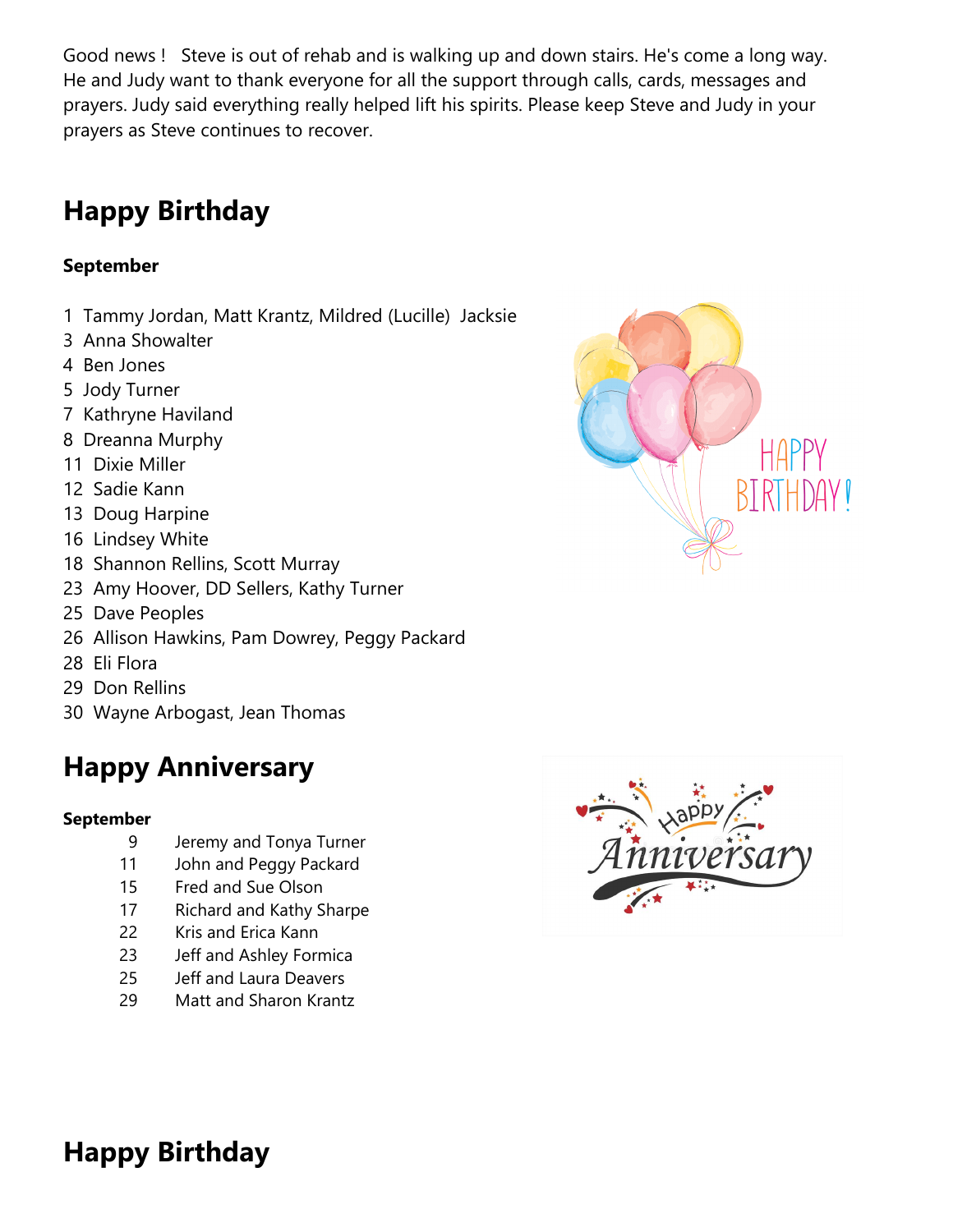#### **October**

- 1 Alicia Proctor
- 2 Mandy Freds
- 3 Amanda Reeves
- 8 Tim Gilley, Joan Wenger
- 9 Allison Malloy
- 10 Ainsley Flora, Phyllis Fidler
- 12 Katie Almquist
- 13 Mickey Long
- 14 Sandy Gay, Tara Fulk
- 15 Charlene Gilley
- 16 Peggy Grandle, Katherine Malloy
- 19 Rachel Fulk, Drew Krantz
- 20 Sandy Turner
- 21 Ronnie Dove
- 24 Bill Campbell
- 25 Claire Fulk
- 27 Dale Cupp
- 29 Leon Miller
- 30 Robin Turner, Sarah Hoover
- 31 Ann Laughlin

# **Happy Anniversary**

#### **October**

- 5 William and Eleanor Campbell
- 18 Eric and Brenda Hoover
- 23 Harold and Lisa Thacker
- 26 Michael and Melissa Kiniry



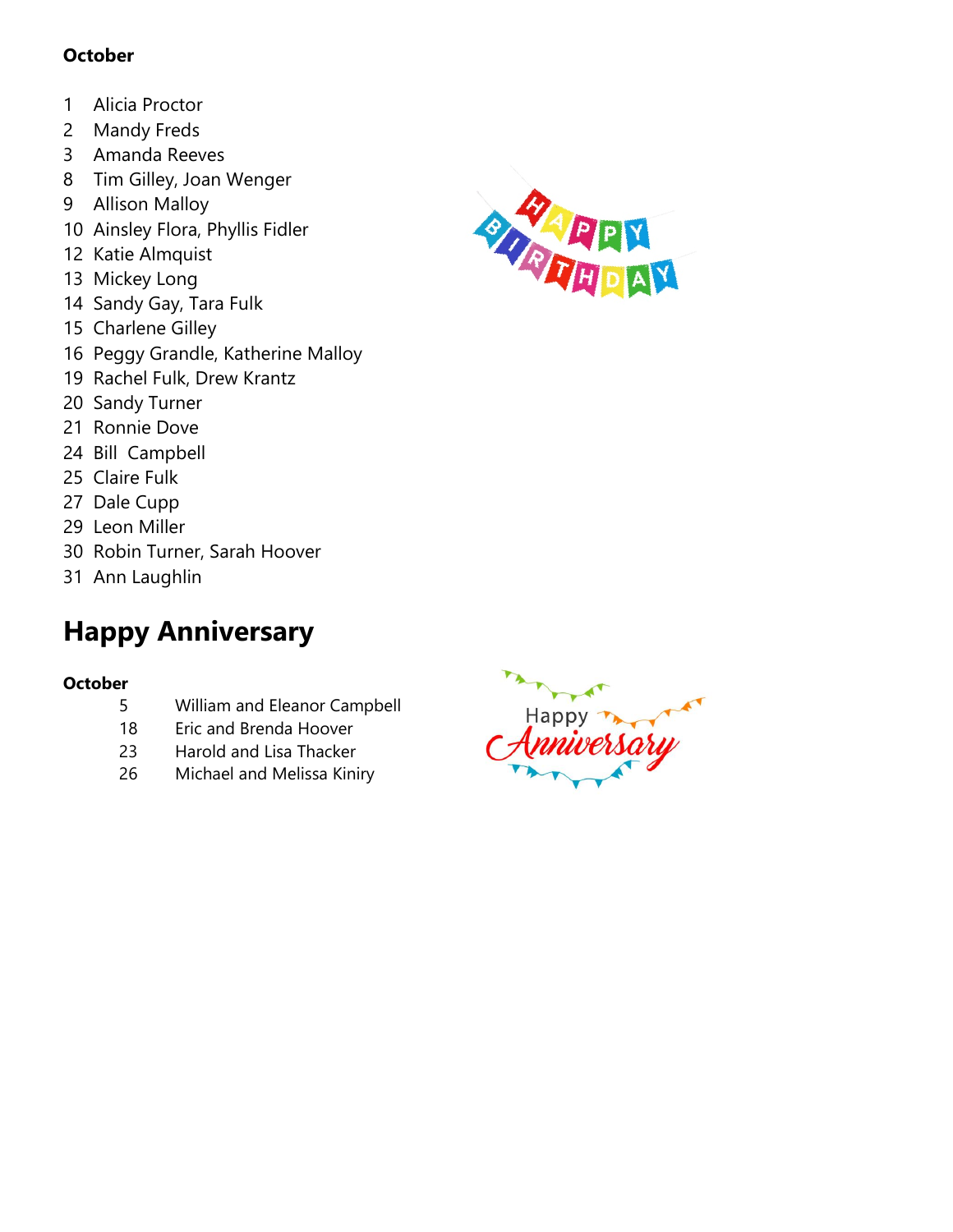

Name:\_\_\_\_\_\_\_\_\_\_\_\_\_\_\_\_\_\_\_\_\_\_\_\_\_\_\_\_\_\_\_\_\_\_\_\_\_\_\_\_\_\_\_\_\_\_\_\_\_\_\_\_\_\_\_\_\_\_\_\_\_\_\_\_\_\_\_\_\_\_\_

Please color and return to Sunset Drive. There will be a box in the narthex to leave your coloring page. We will have to coloring pages displayed on the bulletin board in the narthex. Watch for new coloring or activity pages next month Newsletter. Open to all ages.